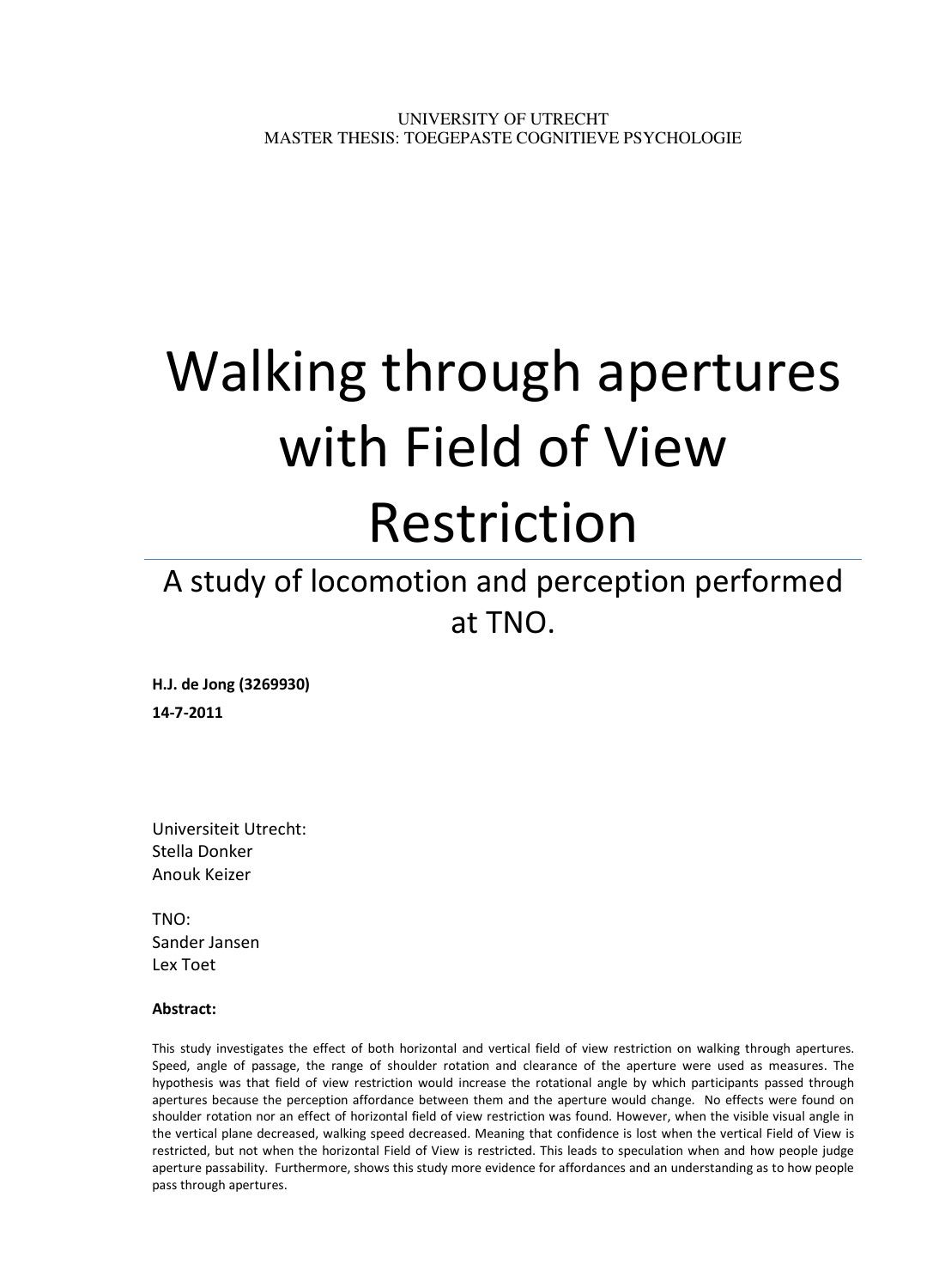#### Introduction

#### Walking through apertures

In daily life people move constantly through structured environments. This requires us to move through openings (or apertures) without colliding with them. In order to pass through apertures safely and efficiently we are required to constantly judge whether apertures allow us to walk through without rotating our shoulders or whether we have to make adjustments such as shoulder rotations for an aperture to be passable. It is a question of whether an aperture affords a person to pass through. These affordances were defined by Gibson (1979) as the actions an object affords or allows to an organism with certain action capabilities. Therefore, it is always an interaction between person and environment.

A participant does not judge aperture size and passability based on metric data, but in relation to the body itself. The properties of the aperture (opening width) and body measurements (body width, mostly measured in shoulder width) in relationship to each other allows a person to pass through with or without rotation. Warren and Whang (1987) found that at an aperture-width ratio of 1.3 times the shoulder width participants consistently start rotating their shoulders before passing through the aperture; participants apparently use a small safety margin in judging an aperture as passable. In a second experiment they instructed the participants to give a verbal judgment whether they could pass through an aperture without turning their shoulders. They conducted both a static condition and a moving condition. Their results showed that when the data was scaled intrinsically (meaning based on their own body measurements) the aperture-width ratio by which a participant judged an aperture as passable was similar between broad and narrow shouldered participants. They conducted a third experiment where they manipulated the eye-height of participants using a false floor. From the obtained results they concluded that participants are aware of their eye-height from the floor and use this information to judge distance and aperture width quite accurately. This was also found by Wu et al (2004) he also indicated that local ground area is integrated in a global reference frame. In normal vision, static monocular information appears to be sufficient for consistent judgment of passability regardless of body size (Warren and Whang 1987).

How robust this ratio from aperture to shoulder is is shown by Higuchi et al (2006) who found that even when the body dimensions of participants are artificially altered they still move fairly accurate when passing through apertures. For this experiment participants had to pass through apertures whilst having limitations that made them broader such as a wheelchair or a horizontal bar held at hip height. Only when shoulder rotation was restricted the participants were found to be more error prone. Other evidence for adaptation to different body dimensions was found by Hirose & Nishio (2001) and Ishak, Adolph & Lin (2008).

Wagman and Malek (2007) argue that the accuracy of verbal passability was dependent on the speed at which participants anticipated walking through an aperture while carrying different objects. In the first condition participants were not allowed to see the objects they were holding and in the second one they were only allowed to see the object but not treat it haptically. The participants had to estimate whether they could pass through an aperture while running or while walking in both conditions. The participants felt less secure about their judgments when the objects could only be held and not seen; though their judgments did not differ in accuracy when compared to the condition where they could see the object and not hold it. However, when participants were asked whether they could run through an aperture with a broad object, then their estimates were far more conservative in both the haptic and visual condition.

Furthermore, Lopresti-Goodman et al (2010) found that in men heightened body awareness caused them to walk with less shoulder rotation through smaller apertures compared to the condition with lower body awareness. In women no such change was found. In other words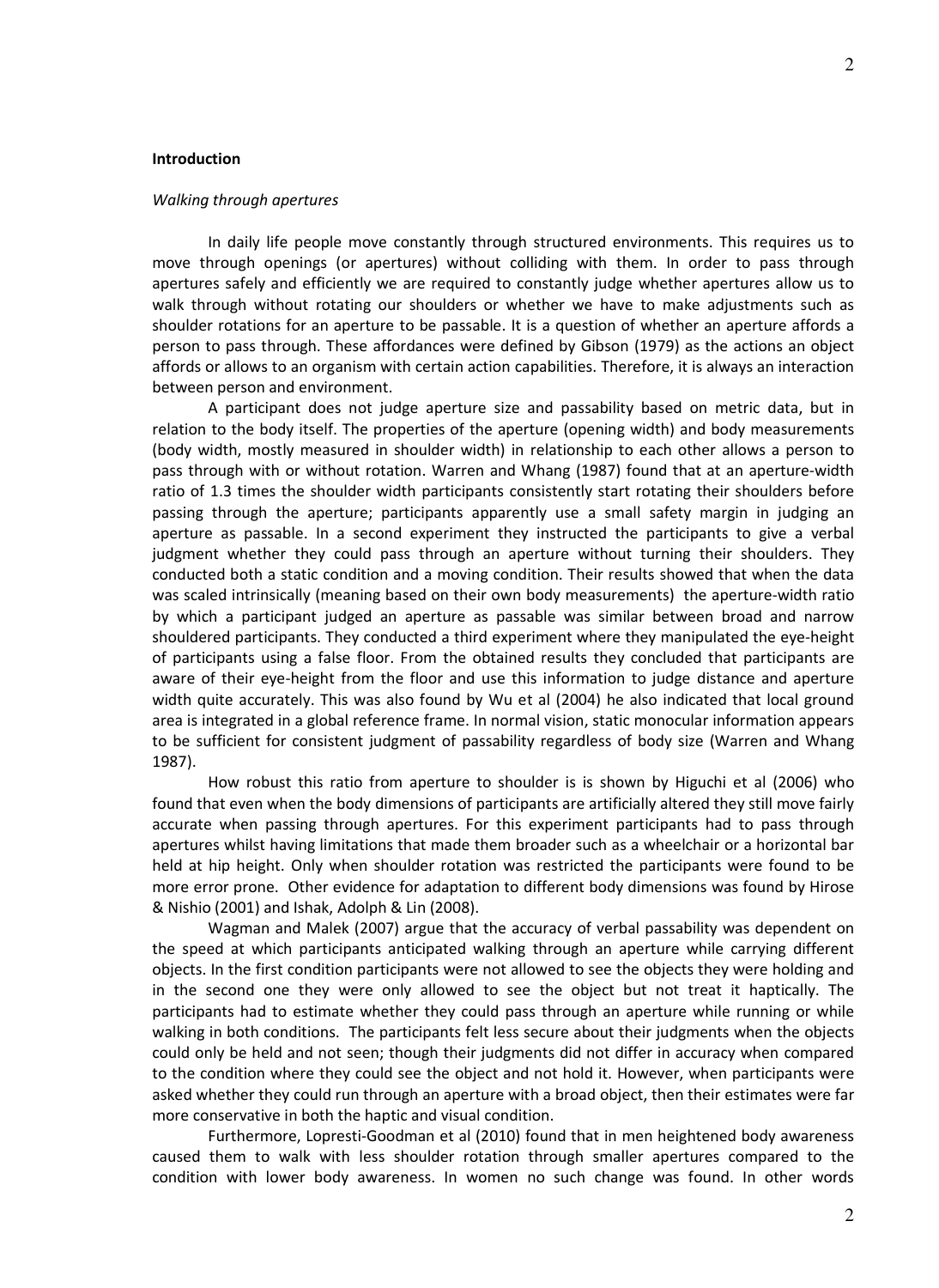heightened body awareness in men caused a decrease in the aperture to shoulder width ratio, thus the perception of affordances to change. The shift in perception of affordances is even more highlighted by Chang et al (2009), who report that one participant can correctly estimate aperture widths in passability when passing through with two people simultaneously (usually in an adult-child dyad), meaning that the estimation of ones own proportions can be altered, thus the perceptions of what can be afforded change. Moreover, practice can lead to more accuracy in aperture passability judgment (Ishak et al 2008; Higuchi et al, 2006)

#### Field of View Restriction and Walking through apertures

There are several ways in which the field of view (FoV) of a person can be limited. In daily life we find such occurrences when carrying large objects when our feet are out of view. Wearing caps or hoods will block our peripheral vision. Persons wearing glasses will find their peripheral vision both horizontally and vertically diminished. While training or rehearsing in a virtual environment headmounted displays (HMDs) are frequently used. Werner (1991) describes that unrestricted the human FoV is about 200° horizontally and 135° vertically. In most common HMDs the viewing angle is limited to 40-70° and 50° respectively. Because FoV restriction is so very often encountered and larger HMD's are costly it is important to understand the effects of these restrictions on locomotion through structured environments.

FoV restriction affects distance estimation (cf., Patla, 1998), postural equilibrium and the ability to control heading (e.g., Gibson, 1958; Amblard & Carblanc, 1980; Paulus et al., 1984). However, to what extent field of view restriction has an influence when walking through apertures has not been researched yet. Research in other areas of human locomotion suggests that FoV restriction would influence aperture passage. When avoiding obstacles it has been found that FoV restriction alters movement patterns of participants. For example, Rietdyk & Rhea (2006) found that when stepping over objects, toe clearance increased when the FoV was restricted. Even when the participants received other position cues of the object they had to cross, the trail limb clearance was larger in the FoV restricted conditions than in the full-view conditions. In addition, Jansen et al (2011) showed that with an intermediate vertical viewing angle toe clearance and step length increased when having to step over an obstacle but speed remained unaffected. However, in the conditions where the largest restrictions on FoV were put (giving the participants only a viewing angle of about 25 degrees), speed decreased. Toet et al (2007) found that when participants had to steer through an environment in an S-curve, bortj walking speed and accuracy decreased with decreasing FoV.

In another experiment by Jansen et al (2010) they segregated the horizontal and vertical viewing angle to see how it would affect manoeuvring performance. The participants had to traverse three different kind of obstacles: three bars of different heights which they had to step over, a set of three walls which required the participants to steer in an S-curve and a low hanging bar which they had to pass underneath. They found an increase in time in traversing the course because the participants kept a larger clearance throughout the apparatus. Vertical FoV restriction increased head movements whereas horizontal restriction did not. Vertical FoV restriction affects ground surface integration (Wu et al, 2004; Creem-Regehr et al, 2005). This might influence distance and aperture width judgments. Horizontal FoV restriction restricts the optic flow when moving towards an object, which might impair heading accuracy (Gibson, 1958). When close by the aperture opening, the edges will fall out of sight. This might decrease accuracy and confidence when passing through an aperture, thus will cause an increase in the clearance as a safety precaution.

#### Field of view restriction in apertures in the current study.

Previous work done on the relation between Fov restriction and obstacle avoidance suggests that FoV restriction might also influence walking through apertures. However this has not been shown yet. In order for that to be clear our main question will be whether FoV restriction influences the aperture to shoulder ratio when passing through an aperture. We hypothesise that restriction of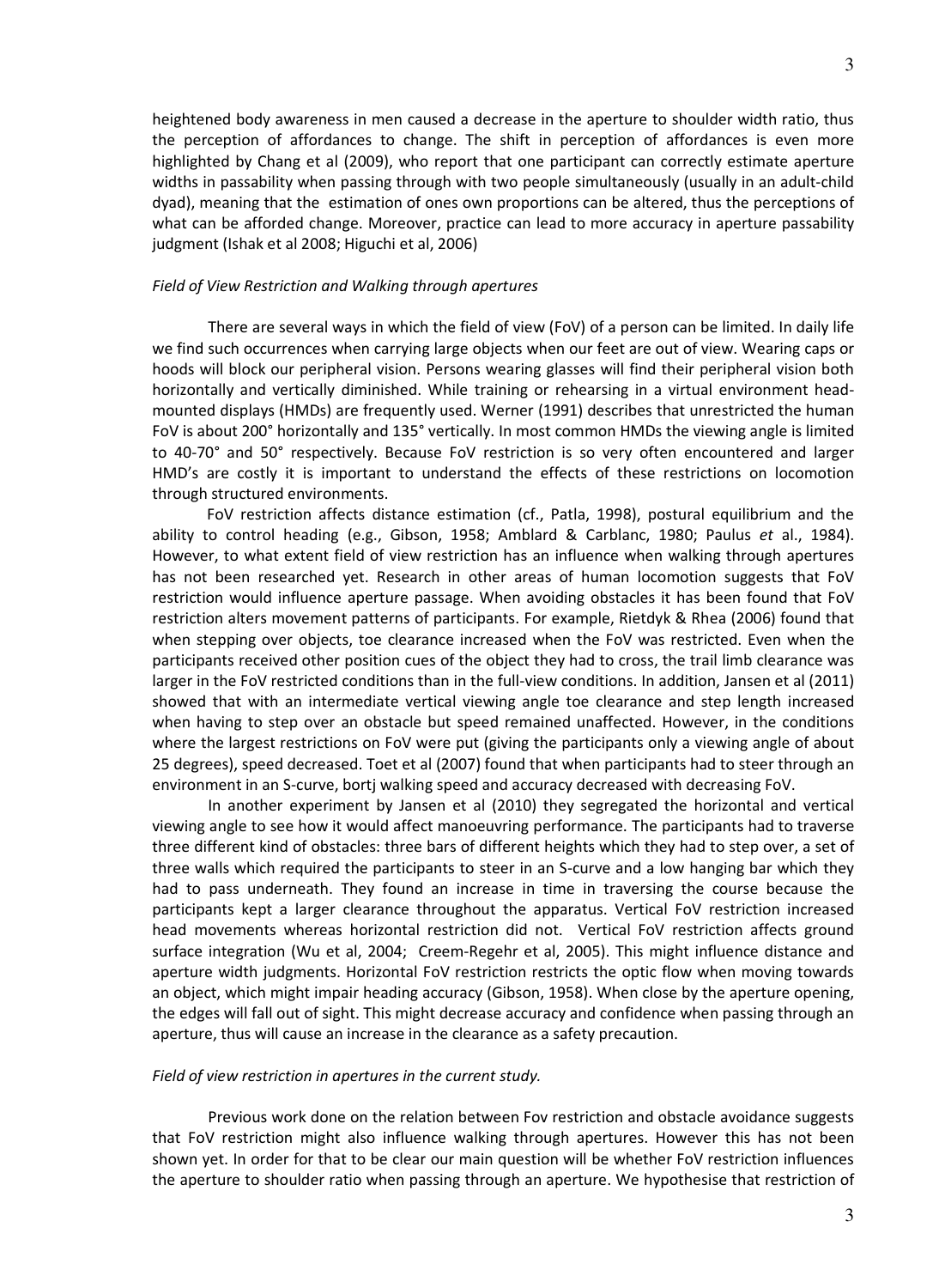the visual field will cause an increase of the aperture-to-shoulder ratio. Meaning that with smaller FoV's the participants will start rotating at larger apertures. This we assume because the perception of one's own body and the environment would change due to FoV restriction. With this change, the

perception of what an aperture affords would shift as well. Another hypothesis is that, consistent with the results of Jansen et al. (2010), the clearance between aperture and shoulder will increase, due to the horizontal FoV restriction which impairs balance performance. The latter will be measured by the distance between the aperture edge and the shoulder of

the participant. We hypothesise that there will be a larger clearance from the aperture than when there is no FoV restriction. How this clearance is achieved will also be researched by measuring rotation speed and maximum rotation angle. Furthermore walking speed will be used as a measurement of confidence, based on the assumption that when people are less confident, their speed will decrease.

We will also separate horizontal and vertical FoV restrictions in order to answer what different effects horizontal and vertical FoV restriction have on walking through apertures. The aperture widths are based on individual shoulder widths, and the FoV reduction was achieved using goggles taped to limit the view to smaller angles.

To summarise our hypotheses:

- A decrease of the visual field will decrease the speed by which a person passes through an aperture.
- A decrease of the visual field will cause an increase of the aperture-to-shoulder ratio.
- A decrease of the visual field will increase the angle of passing through an aperture.
- A decrease of the visual field will increase the clearance between shoulder and aperture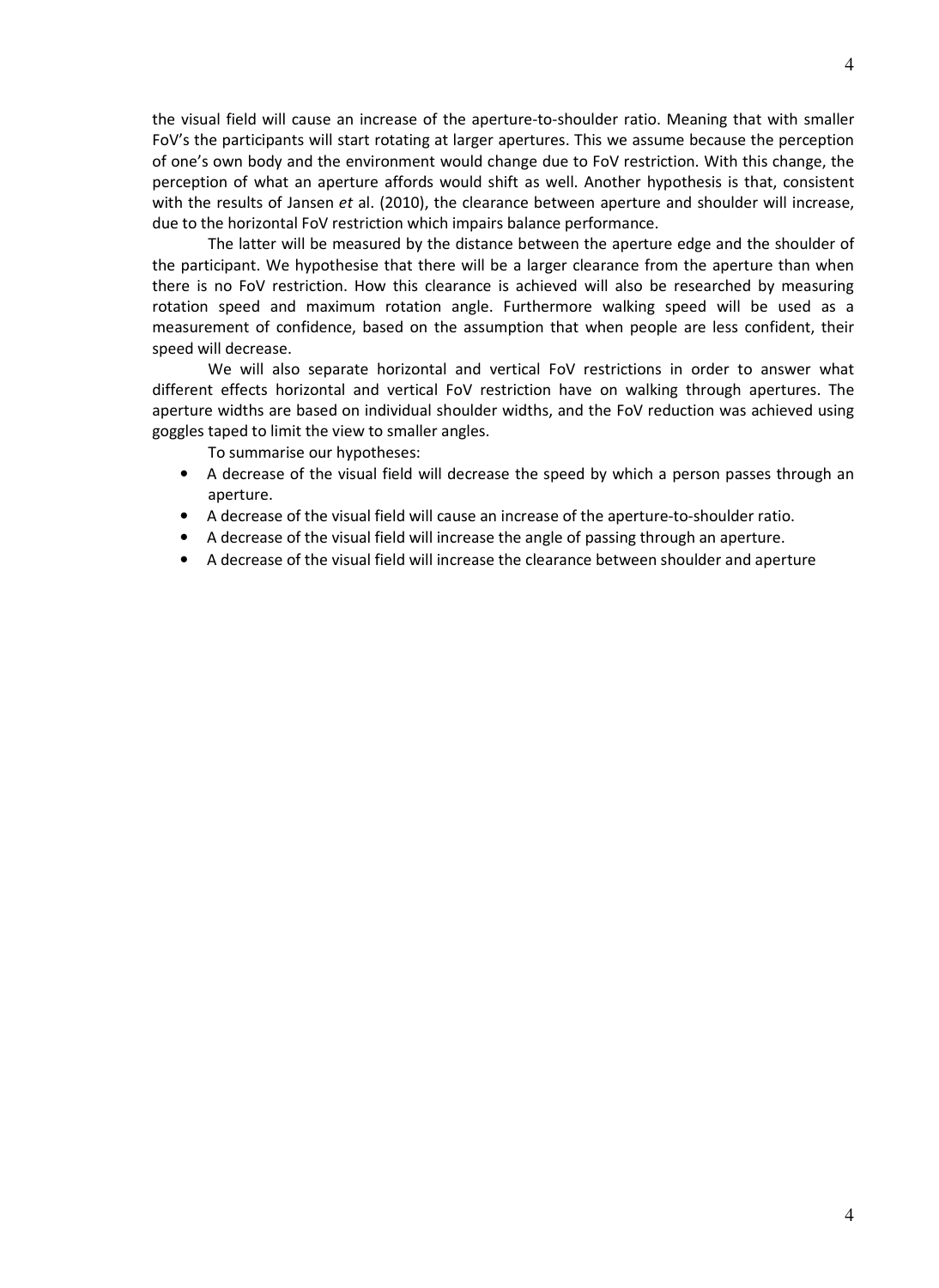#### Methods and materials

#### Participants

9 participants took part in the experiment of which 3 were male and 6 were female. The participants had an average age of 35.1 years with a standard deviation of 17.4 years. The participants were divided into two groups: one group with lengths ranging from 1.55 m to 1.65 m and a weight-range from 50 kg to 65 kg and a second group with lengths ranging from 1.80 m to 1.95 m and weights ranging from 85 kg to 95 kg. This division was made to accommodate the two available motion capture suits in the sizes small and extra large. The participants were recruited from the TNO participant database. The participants all gave an informed consent and were free of any known orthopedic or neurologic disorders, verified by self report. All participants had normal (20/20) or corrected to normal vision. The participants received payment in return for their participation.

#### Apparatus

Sixteen pairs of safety goggles were used (type Bollé Targa: www.bolle-safety.com) one for each viewing condition. The FoV was restricted by covering parts of the goggle lenses with duct-tape. In total there were four horizontal and four vertical restrictive conditions. The horizontal viewing angles were of approximately 40°, 80°, 115° and 200° and the vertical viewing angles were approximately 25°, 40°, 60° and 135°. However, these angles could fluctuate depending on the facial shapes of the participants and therefore will in the rest of this paper be referred to as small, medium, large and full. Each combination of horizontal and vertical angle was used. The goggle legs could be adjusted so that the goggle openings fell directly in front of the participants' eyes (see fig. 1).



Figure 1. An example of the goggles worn together with a forage cap and the wordviz leds (However, this photograph is without the xsens motion capture suit). On the right all different goggles are displayed.

#### Apertures.

The participants had to traverse a six meter long path at which the apertures were placed at 5 meters. The apertures were created by making use of two grey walls (with dimensions of… of which the left one remained stationary and the right one was moved by the experimenter to create different sizes of apertures. At 1.5 meter behind the aperture a similar wall was placed in order to remove any distractions (see fig. 1). After each trial, the participants walked back along the outside of the course. They were instructed to walk at their preferred speed through the apertures. It was not specified in what manner the participants had to walk through the apertures. The size of the openings was determined by the shoulder widths of the participants; namely 1.1, 1.2, 1.3, 1.4 and 1.5 times the participants shoulder width.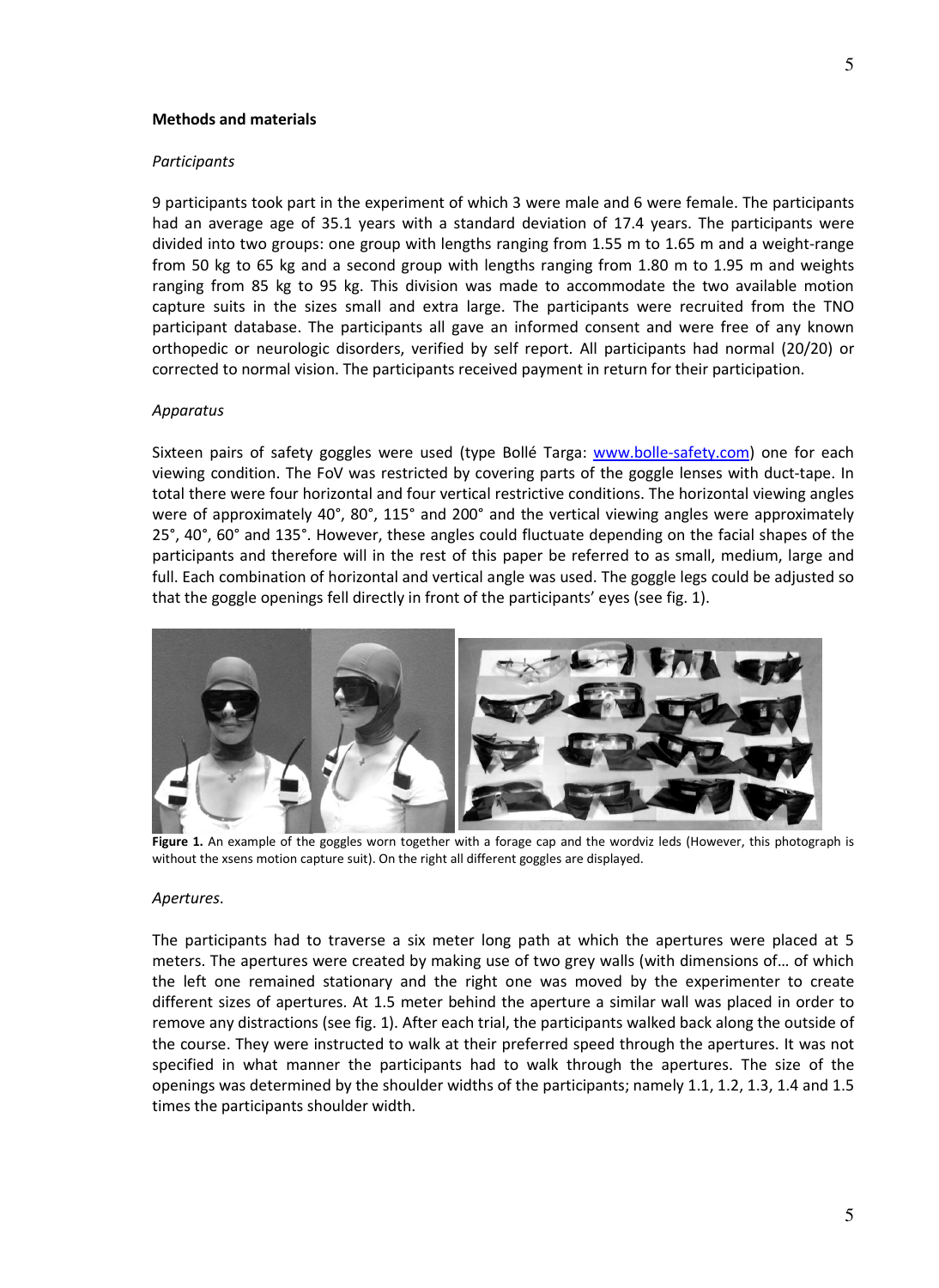

Figure 2. Schematic depiction of the obstacle course.

#### Motion capture

Two systems were used to capture the locomotion of the participants: the optical PPT motion tracking system from Worldviz (www.worldviz.com, Santa Barbara, USA) (in which PPT stands for precision position tracking) and the inertial motion capture system Moven studios from XSens (www.xsens.com, Enschede, the Netherlands). In this study only the data of the Worldviz system was used, but in future studies the data generated by the motion capture suite can be used to attain other kinematic measures such as step width and head pitch.

Worldviz makes use of 4 cameras to determine the position of a small led-light with a rate of 60 Hz. We placed a marker on each shoulder of the participant and a third on the left wall to measure the shoulder clearance. The participants wore a lycra suit which contained 17 sensors, which held gyroscopes, accelerometers, and magnetometers. The full body motion of participants was recorded with a rate of 120 Hz.

#### Video registration

Four surveillance cameras recorded the whole experiment. They were turned on when the participants entered the laboratory and turned off when they left. Two cameras overviewed different parts of the track and one camera overviewed the full experimental area. The fourth was used to identify participants, in later viewings if necessary. The videos were used to observe what actions participants had performed when we found our data to be irregular from normal (This could be longer trials, or a deviating number of trials) and to observe certain qualitative aspects of manoeuvring through apertures.

#### Procedure and Design

The experiment was a 4 (vertical angle) \* 4 (horizontal angle) \* 5 (aperture width) within participant design. In addition, an unrestricted (without goggles and with the aperture opening set at 1 meter) condition preceded the experiment. Each condition consisted of 4 trials resulting in 324 trials in total for each participant. The conditions were presented in a random order which was created using a list of randomly numbers generated in excel.

After filling out the informed consent form participants put on the Lycra motion capture suit. Before the experiment started, the height and shoulder width of the participants were measured. These measurements were used to determine the aperture widths. After that the optical-markers were placed on the participants shoulder. Before each condition the participant was instructed to put on a specific pair of goggles while facing away from the course. At this moment the aperture size was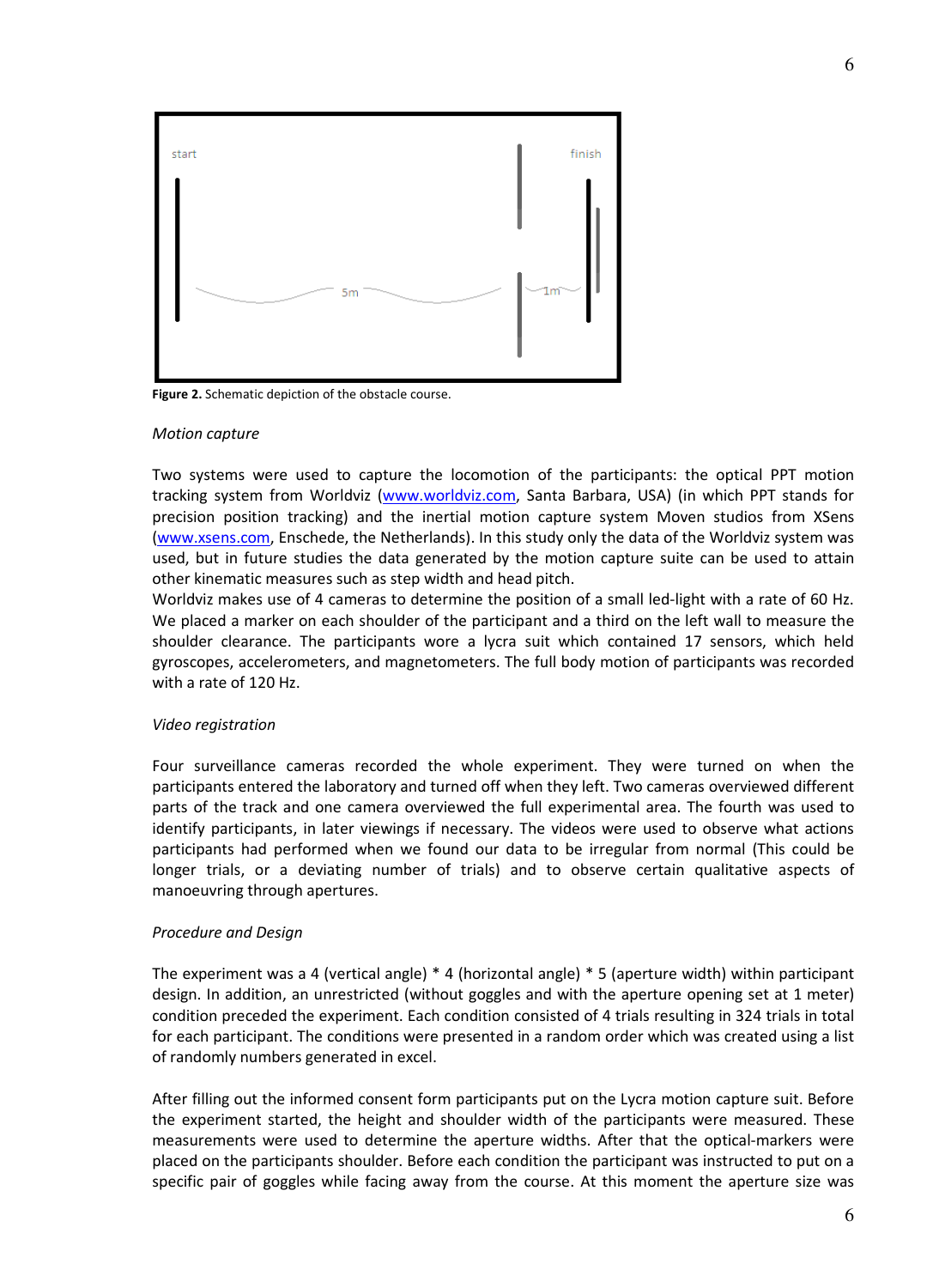adjusted. The participants were then instructed to stand tip-toe at the beginning and end of the course. This was done to create a definite starting point from which the data would be analysed. For each condition the path was traversed 4 times, after that the participants were instructed which pair of goggles to wear next.

The participants were instructed not to touch the walls while walking through the aperture, but not as to how to walk through them. The latter was done to stimulate a type of walking that is the closest to natural behaviour. There was the possibility of a short break at the 30<sup>th</sup> and 60<sup>th</sup> condition during which the participants were allowed to sit and have something to drink.

### Data analysis

In total four measurements were examined. First, we determined the normalised speed by which a person passed through an aperture. That is, the speed was calculated at each frame over a distance of 4.5 meters before the aperture until the point of passage of each trial. Subsequently, the averaged speed per trial was normalised to the preferred speed found in the pre-test. Second, the normalised range of shoulder rotation was measured, which was as the largest angle between the two shoulders during each trial. Thereto, the largest angle between each shoulder marker was determined and normalised to the preferred range found in the pre-test. Finally, the angle by which participants pass through an aperture and the clearance between shoulder and aperture were used as measurements. The pass angle is the absolute angle difference between aperture and person at the moment of passing. The moment of passing was defined as mid person crossing mid-aperture. The clearance was measured by taking per trial the smallest distance of either the left or right marker, from the wall as a percentage of the aperture opening.

For each condition the three last trials were used in analysis, unless there was missing data, in which case the data from the first trial were taken into analysis.

A 4\*4\*5 repeated measures analysis of variance (ANOVA) was used for each of the dependent measures. Whenever Mauchley's test indicated a violation of sphericity a Greenhause-Geisser correction was applied on the analysis of variance as well as a Bonferroni adjustment on the pair wise comparisons. The significance levels were set at 5%.

Furthermore pearson's coreelation was performed on the different measures, this to check whether the measurements measures the same characteristics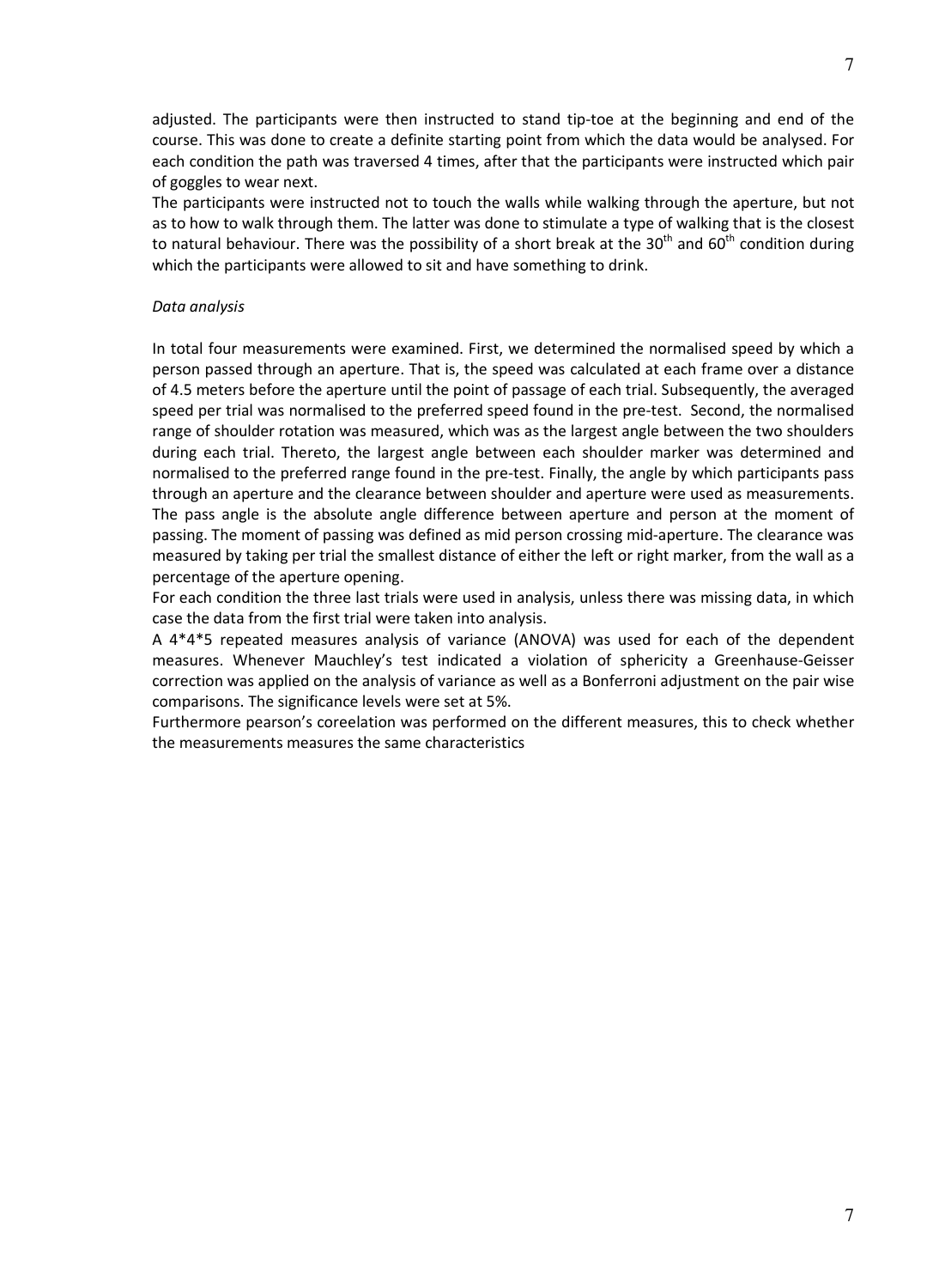#### **Results**

Our study demonstrated that participants move fairly accurate through apertures, even with quite severe FoV restrictions.

#### Speed

An effect of vertical FoV restriction on normalised speed was found  $(F(3.24)=6.977$  and  $p<0.005$ ). When the vertical angle was restricted participants walked more slowly. The post-hoc analysis shows that the smallest vertical angle differs significantly with the full, large and medium vertical angles with  $p = 0.005$ ,  $p = 0.05$  and  $p < 0.05$  respectively (see fig. 3).

No effects of horizontal FoV restriction were found for speed.

Aperture width had a significant effect on normalised speed  $(F(4,32)=12.7$  and  $p<0.001)$ . When the aperture got smaller participants walked more slowly. The post hoc tests show that the smallest apertures size (1.1 times the shoulder width) differs from all other aperture sizes. ( $p$  > 0.05,  $p$  > 0.005,  $p>0.001$  and  $p>0.001$  and the second smallest aperture width (1.2) differs significantly from the larges aperture(1.5) ( $p$ >0.05) (see fig. 3).

Furthermore an effect of trial was found in normalised speed  $(F(2,16)=7.9775, p<0.005)$ . Each condition had four trials of which the last three were analysed. In the last trial participants walked slower than in the first trial.



Figure 3. The left panel displays normalised speed against the vertical FoV, in which the smallest FoV differs significantly from the rest. The error bars are the standard error. The RIGHT panel shows the aperture size (in ratio to shoulder width) against the normalised speed. The error bars display the standard error in which very little deviation was found.

#### Normalised Range

For normalised range a significant effect for aperture was found  $(F(4,32)=13.447$  and  $p<0.001$ ). The shoulder rotational range was larger when the apertures were smaller. Aperture 1.1 differed significantly from the apertures 1.3, 1.4 and 1.5 ( $p>0.001$ ,  $p>0.001$  and  $p>0.001$ ). Aperture 1.2 differed significantly from the apertures 1.4 and 1.5 ( $p$  > 0.05 and  $p$  < 0.001; see fig. 4).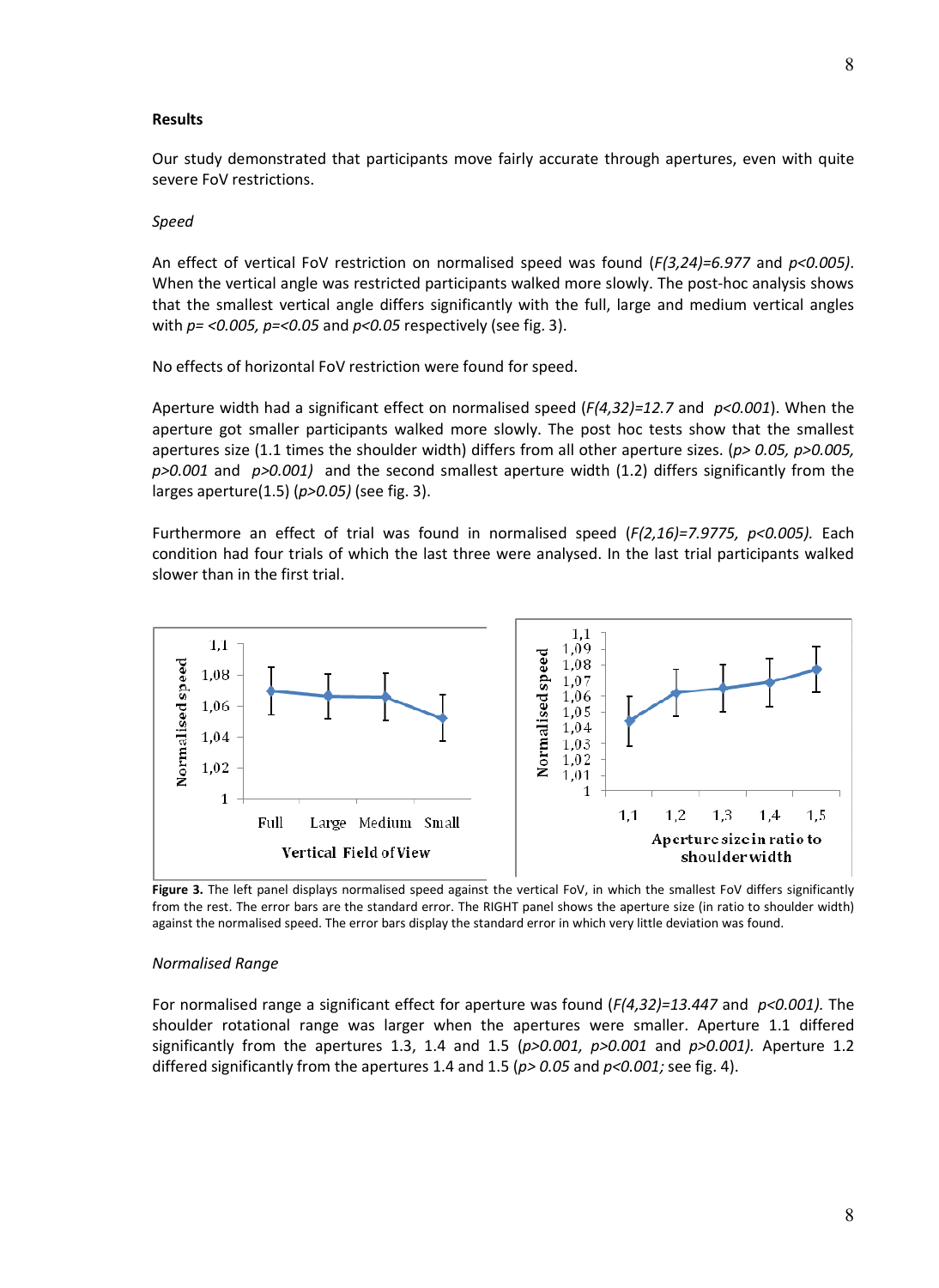

Figure 4. This figure displays the aperture size is set against the normalised range in which the error bars display the standard error.

#### Angle of passage

For angle of passage a significant effect for aperture was found  $(F(4,32)=11.427$  and  $p<0.001$ ) when the size of the apertures decreased the rotational angle of the shoulder increased. The angle of passage at an aperture of 1.1 differed significantly from the passage angles at apertures 1.3, 1.4 and 1.5 ( $p$ >0.001,  $p$ >0.001 and  $p$ >0.001). Aperture 1.2 differed significantly from the aperture 1.5 ( $p$ > 0.05) (see fig. 5).



Figure 5. In this figure the aperture size is set against the angle of passage in which the error bars display the standard error.

#### Clearance

For clearance a significant effect for aperture was found  $(F(4,32)=16.518$  and  $p<0.001$ ). When the aperture size decreased so did the clearance. Aperture 1.1 differed significantly from the apertures 1.4 and 1.5 ( $p > 0.001$  and  $p > 0.001$ ). Aperture 1.2 differed significantly from the apertures 1.4 and 1.5 ( $p$  > 0.005 and  $p$  > 0.001). Aperture 1.3 differed significantly from the aperture 1.5 ( $p$  > 0.005; see fig. 6).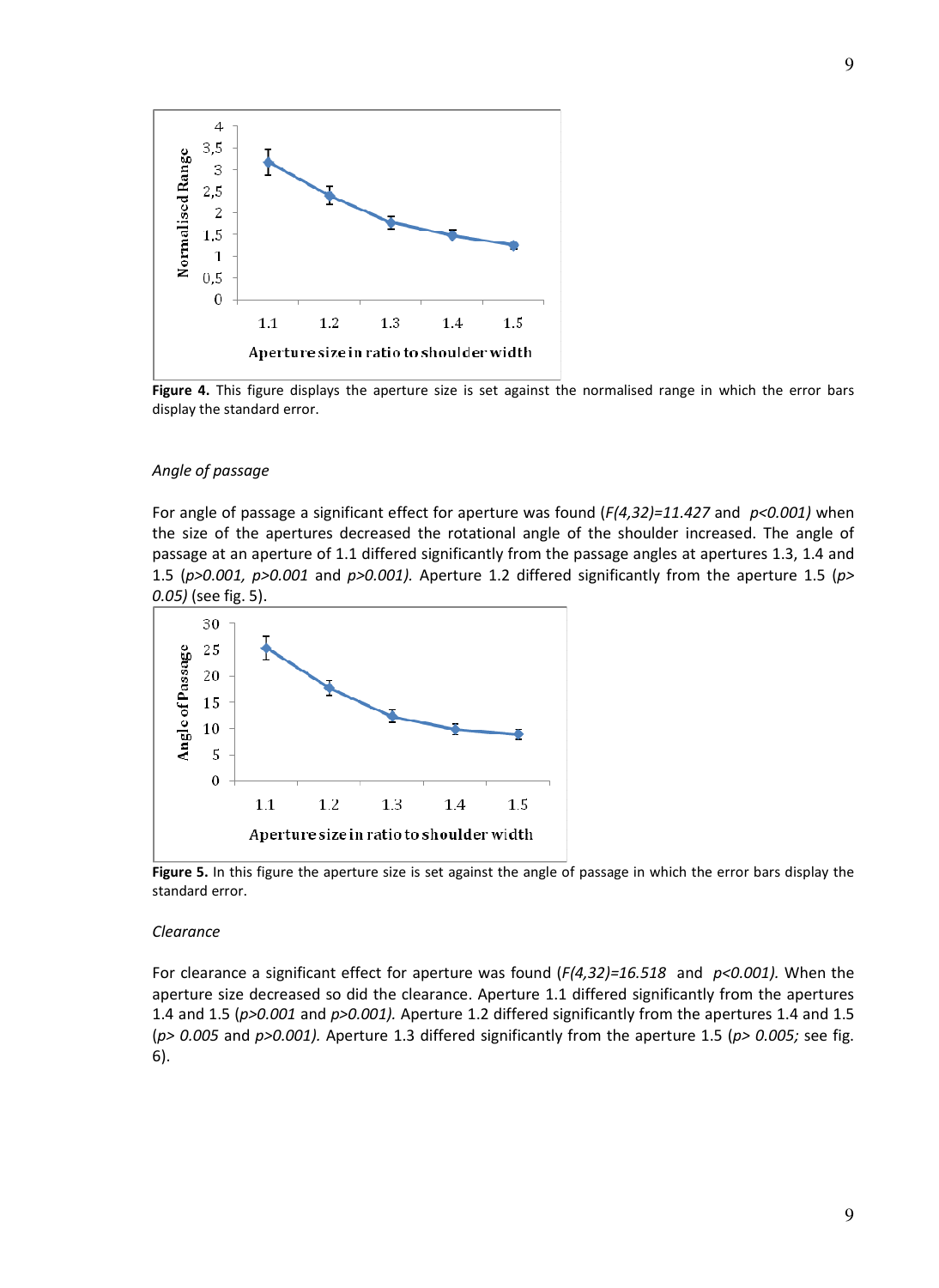

Figure 6. This figure displays the aperture size is set against the clearance in which the error bars display the standard error.

#### Correlation between measures

The measures have all been found to significantly correlate amongst each other at an alpha of 0,05. These correlations can be found in table 1. The largest correlation can be seen between pass angle and range ( $R=0.617$  and  $R^2=0.38$ ). Using Cohen's guidelines for correlation this can be defined as a strong correlation (R> 0,5). Therefore, range and angle of passage will not be treated as different items in the discussion.

|            | <b>Speed</b> | range    | pass angle | clearance |
|------------|--------------|----------|------------|-----------|
| Speed      |              | 0,002704 | 0,070756   | 0,152881  |
| Range      | 0,002704     |          | 0,380689   | 0,009801  |
| pass angle | 0,070756     | 0,380689 |            | 0,002809  |
| clearance  | 0,152881     | 0,009801 | 0,002809   |           |

Table 1. Explained variance (R<sup>2</sup>) between measures, all correlation are significant at an alpha of 0,05.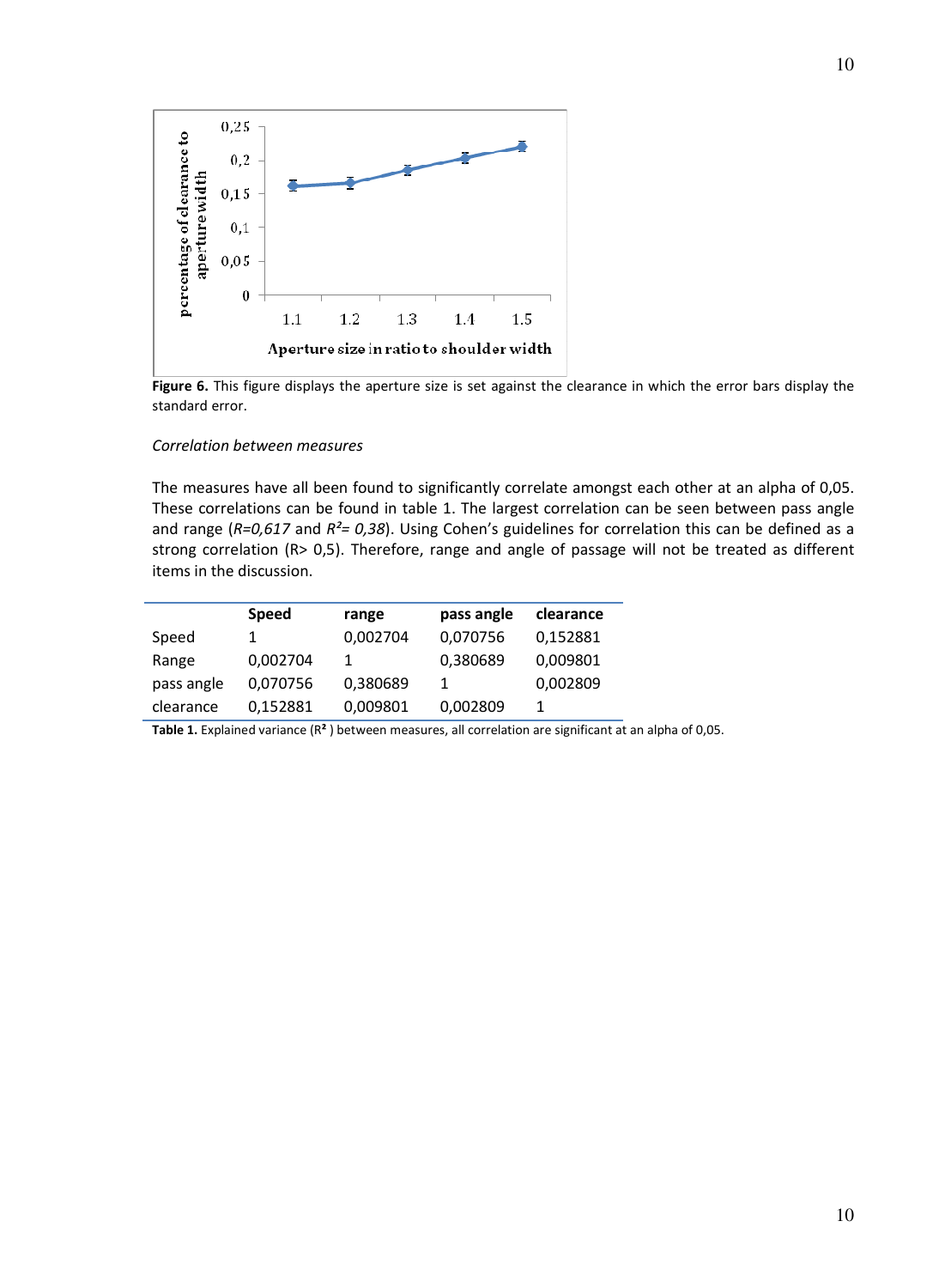# Conclusion and discussion

The main findings in this study demonstrate that even with fairly large FoV restrictions, passing through apertures still is quite accurate and that not many changes in shoulder rotation are made to compensate. It only seems to have an effect on walking speed. The results are discussed in detail below.

# FoV restriction and walking Speed

This study showed that vertical FoV restriction has an effect on the speed with which people approach and pass through apertures. At the smallest vertical visual angles the speed was smaller than in the larger vertical visual angles (see fig 3). This is consistent with the findings by Jansen et al (2011) who found that when vertical view was restricted a little, there was no effect on speed, but when the restriction was large enough speed was sacrificed for safety, a similar pattern is found in the present study. We see that the pattern is not necessarily a linear effect, but rather a plateau, after which the speed suddenly drops. This suggests that there is a shift in strategy. Speed will be preserved through limitations for efficiency, but after a certain critical cut-off point, speed will be sacrificed for safety. In the present study the participants experienced a very structured environment and had to walk the same path over 320 times, thus got very familiar with the course. The participants could walk at a speed they found comfortable. However, in this relatively safe environment a decrease in walking speed still took place. An interesting follow up question would be whether participants decrease in speed sooner in more unpredictable environments when their FoV is restricted.

Interestingly no effect of horizontal restriction was found on speed. The participants were free to move their head in any way they wanted to compensate for their visual handicap. This means that the head could be turned sideways to keep the edges of the aperture in view even at the smallest visual horizontal angles (which were angles of about 40° whilst the full horizontal viewing angle is approximately 200°). Apparently this compensation yields enough certainty for passing through no adjustment of speed in necessary. With horizontal restriction participants needn't turn their heads away from their goal (i.e., the other side of the aperture). To compensate for loss of vertical view participants needed to bend their head more down to judge distance, thus look away from the aperture. This can cause uncertainty for the participants, and to compensate they will choose to sacrifice speed. Slowing down in speed will provide more time in which participants can make decisions and also the impact of collision is smaller when the velocity is lower.

Hence, speed seems to be closely related to certainty and vice versa. For example, when the instruction is to run through an aperture, participants feel less secure about their judgments about passability of an aperture (Wagman and Malek 2007). It is likely that there is an accuracy/efficiency trade off in that when participants are forced to increase in speed certainty drops, and when participants are forced in an uncertain situation (though vertical FoV restriction) speed drops.

# Field of View restriction and shoulder rotation

Counter intuitive and also contrary to our hypotheses, no effect of FoV restriction was found on angle of passage or shoulder rotation range. At the starting point participants were able to see the full aperture, even at the smallest visual fields. Participants are able to accurately judge from a distance whether an aperture is passable (Warren and Whang 1987). It is possible that these judgments of passability and adaptation necessary for passing are made long before the actual moment passing though the aperture. This is in concordance with findings done by Patla (1998) that visual information is processed before movements take place. This processing would be done in the approach phase when the aperture is still fully visible and then the handicap provided by FoV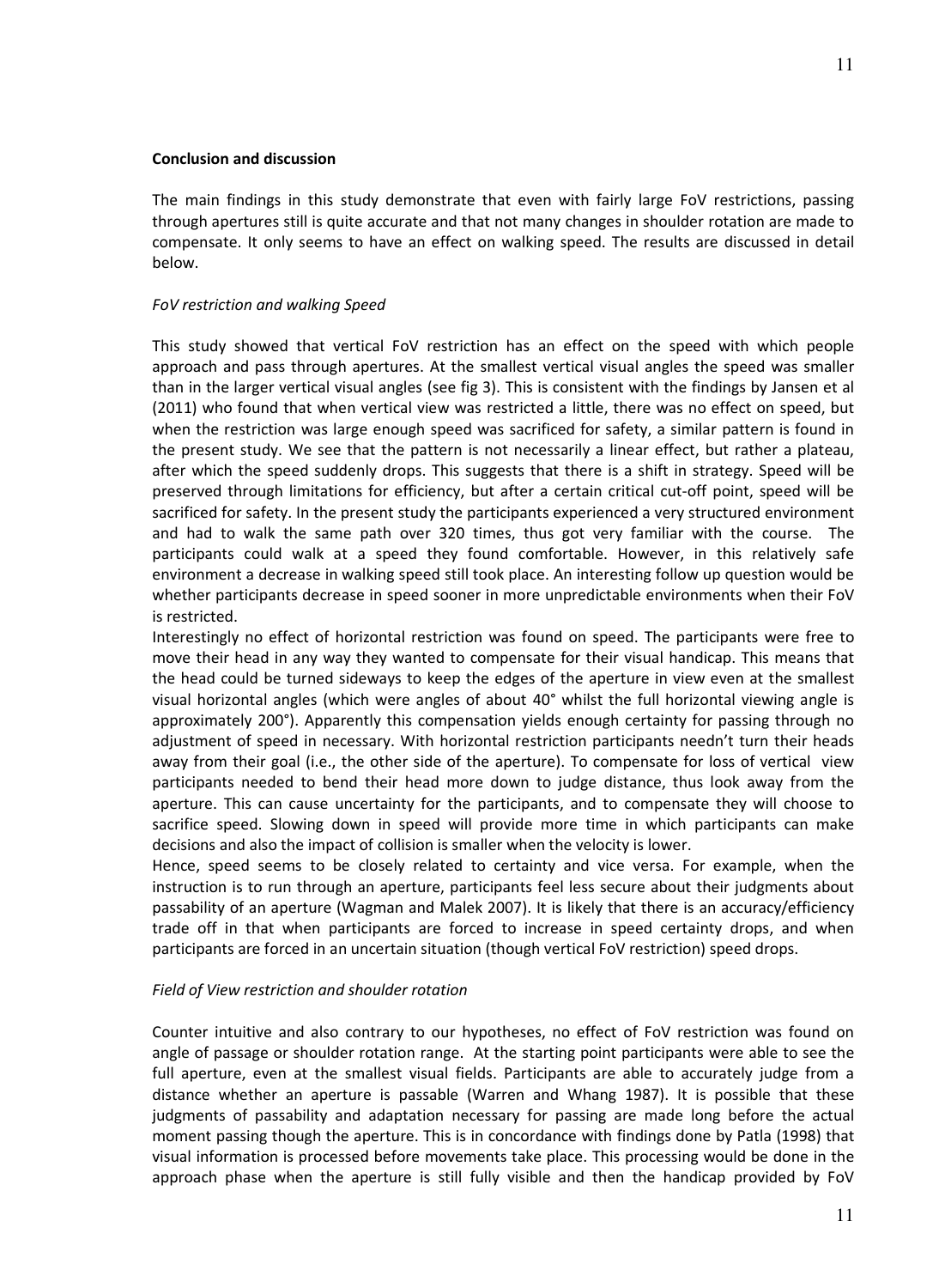restriction causes no alteration in shoulder rotation. The only compensation made for this handicap is a decrease of speed. Participants choose not to generate more internal movements when safety of passage is threatened, but rather sacrifice velocity. Interestingly, in verbal reports given by the participants the horizontal restriction was described as being more of a nuisance in causing "dizziness".

# Apertures and shoulder rotation

In shoulder rotation range and clearance an effect of aperture was found. When the apertures were smaller there was a larger rotational angle of the shoulder. This result is entirely expected, however the ratio at which this happens differs from the standing known ratio. Warren and Whang reported an aperture to shoulder ratio of 1.3, in this study the difference seemed to be closer to a ratio of 1.2. This is similar to ratio's found by Lopresti-Goodman et al (2010) who described that heightened body awareness in men decreased the aperture to shoulder ratio's by which they started rotating. Women in general had a lower ratio. In the study by Warren and Whang only men were participants. Also in the present study all participants wore a lycra skin-tight suit for motion capturing purposes. The method used by Lopresti-Goodman to create more body awareness was a skin-tight suit. Our data displays a similar effect.

In our video observations it was also seen that not everybody used the same technique to pass through apertures. In our experiment all apertures were passable, but some would be considered small or narrow, causing our participants to adapt to pass through. We gave no instruction on how to pass through, as we wanted to achieve a way of walking that was as close to reality as possible in such a sterile environment. We observed that most participants did indeed rotate their shoulders to compensate for the narrowness of the aperture, but some (especially smaller women) had different techniques to pass through apertures, for example by squeezing in their shoulders. This technique allowed them to pass through the smallest apertures in a straight way without having to turn their heads, thus eliminating some of the problem that visual restriction caused them. Due to the limited amount of participants no tests can be done to test this hypothesis. However, for future research it remains an interesting question whether aside from a heightened body awareness, women, more than men might have different strategies for passing through apertures or that these different strategies are caused by FoV restriction as a means of adapting to their imposed handicap.

# Clearance in passing through and Steering

Our data showed a decrease in percentage of clearance when the apertures got smaller. This was expected because the space to manoeuvre through got smaller. However, as this was measured as a percentage, it would be expected to stay the same in the assumption that participants compensate to keep a similar sense of safety. However they do not compensate equally to the decrease of aperture size. Jansen et al (2011) showed that when participants had to steer through an S-curve, as visual limitations increased, so did the clearance. However when passing through apertures we find no such increase. This indicates that steering and passing through an opening could be different movements and participants use different techniques to compensate for similar handicaps.

# Fatigue effects

Finally, it was found that participants decreased in speed over trials. This effect could be explained by fatigue or boredom. Interestingly the overall walking speed in the experiment was higher than the speed found in the pre-test. This could be explained by an eagerness to perform in the experiment or in the beginning of each condition, and then a decrease in walking speed, back to the preferred walking speed.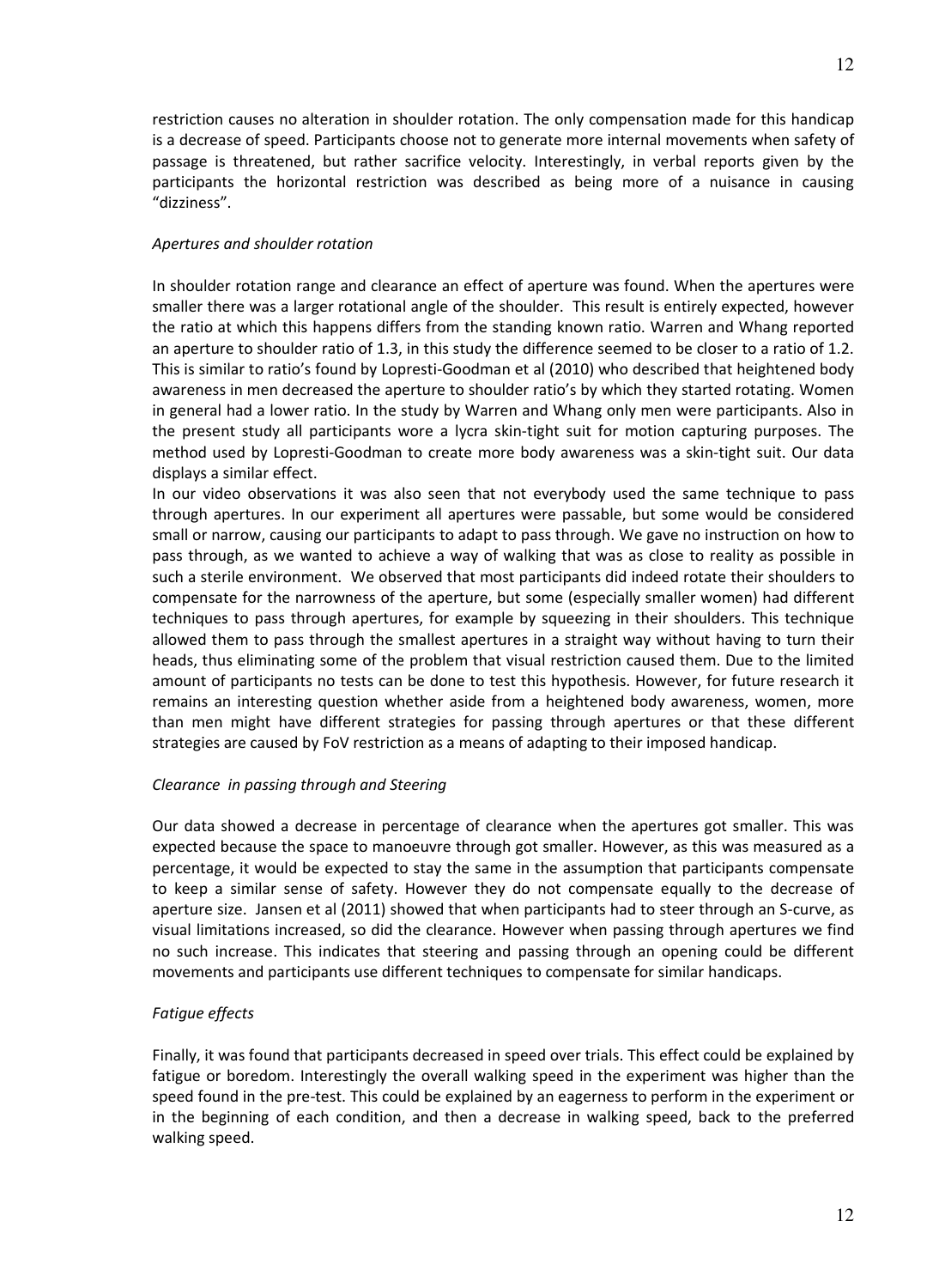Overall this study displays a consisted pattern with the literature and lays down further evidence for the use of affordances in which environments are estimated. A very consisted ratio was found, which seems to be a close fit to the patterns found by Warren and Whang (1987). Furthermore, this study brings some interesting new insights to people's the way people respond to FoV restrictions. Vertical restrictions seem to be the most limiting for participants and cause them to be less certain. Participants are able to estimate apertures and rotational angle necessary from a distance, so FoV restriction is not a major handicap when the apertures are approached from a distance, it remains unknown what effect FoV restriction has on walking through unexpected apertures in a moving environment.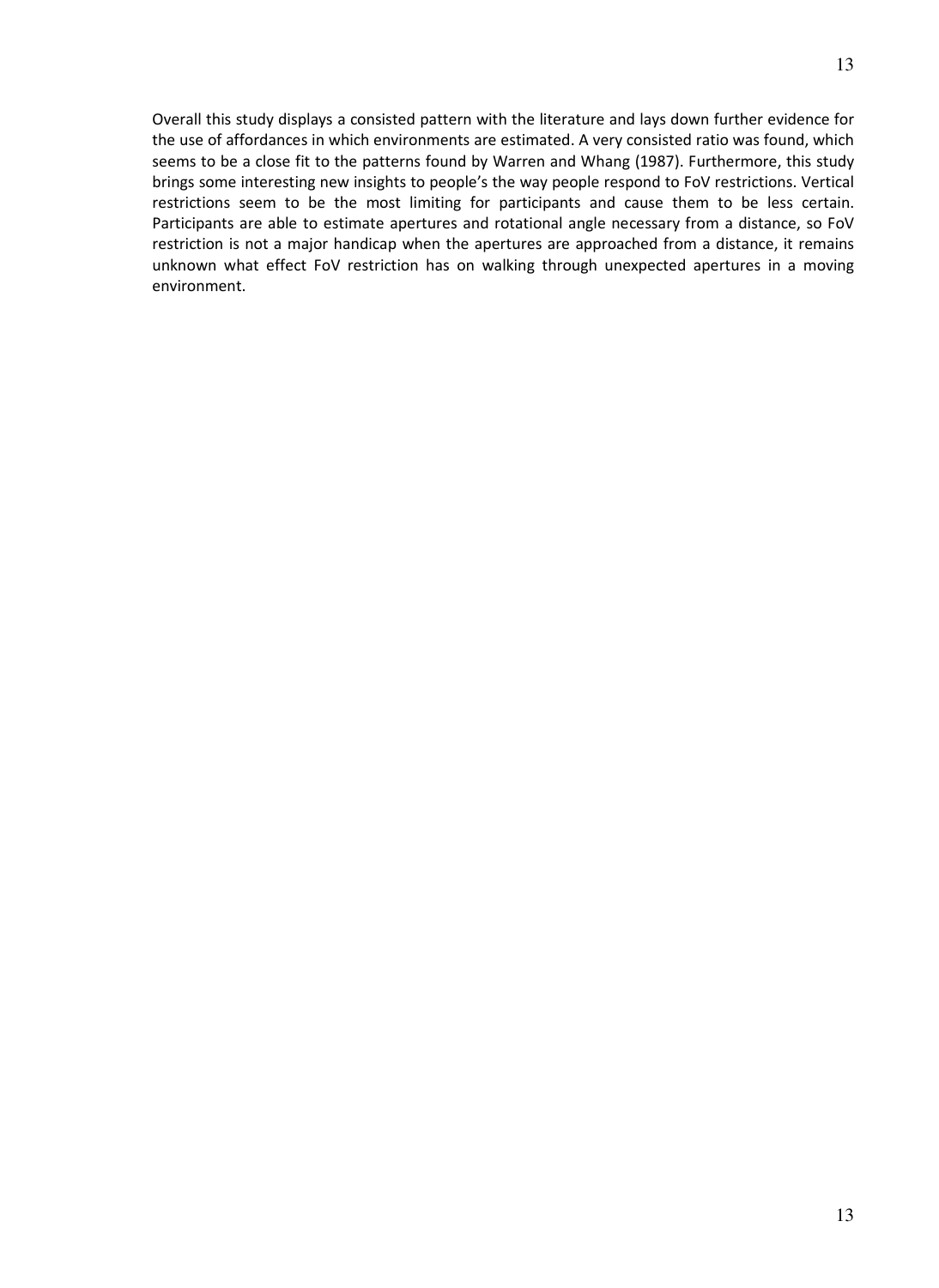#### References

- Amblard, B. & Carlblanc, A. (1980). Role of oveal and peripheral visual information in maintenance of postural equilibrium in man. Perceptual and Motor Skills, 70(1): 35:45.
- Chang C., Wade, M.G. & Stoffregen T.A. (2009) Perceiving Affordances for Aperture Passage in an Environment-Person-Person System. Journal of Motor Behavior 41: 6.
- Cohen, J. (1988). Statistical power analysis for the behavioral sciences (2nd ed.). New Jersey: Lawrence Erlbaum.
- Creem-Regehr, S. H., Willemsen, P., Gooch, A. A., & Thompson, W. B. (2005). The influence of restricted viewing conditions on egocentric distance perception: Implications for real and virtual environments. Perception, 34, 191–204.
- Gibson, J.J. (1979/1986). The ecological approach to visual perception. Hillsdale, NJ: Lawrence Erlbaum.
- Gibson, J.J. (1958/2009). Visually controlled locomotion and visual orientation in animals. The British journal of Psychology, 49: 182-194
- Higuchi, T., Cinelli, M.E., Greig, M.A. & Patla, A.E. (2006). Locomotion through apertures when wider space for locomotion is necessary: adaptation to artifially altered bodily states. Experimental Brain research 175: 50-59
- Hirose, N. & Nishio, A. (2001) The process of Adaptation to Perceiving New Action Capabilities. Ecological psychology, 13: 1, 49-69
- Jansen, S.E.M., Toet, A. & Werkhoven P.J. (2011). Obstacle Crossing With Lower Visual Field Restriction. Journal of Motor Behaviour, 43: 55-62
- Jansen, S.E.M., Toet, A. & Delleman N.J. (2010). Restricting the Vertical and Horizontal Extent of Field-of-View Effects on Manoeuvring Performance. The Ergonomics Open Journal, 3: 19-24
- Ishak, S., Adolph, K.E. & Lin, G.C. (2008) Perceiving Affordances for Fitting Through Apertures. Journal of Experimental Psychology: Human Perception and Performance, 34(6): 1501-1514
- Lopresti-Goodman, S., Kallen, R.W., Richardson, M.J., Marsh, K.L. & Johnston, L. (2010) Influence of Heightened body-awareness on Walking Through Apertures. Applied Cognitive Psychology. 24: 557-570.
- Patla, A.E. (1998). How is Human Gait Controlled by Vision? Ecological Psychology, 10(3-4): 287-302
- Paulus, W., Straube A. & Brandt, T. (1984). Visual Stabilisation of Posture Physiological Stimulus Characteristics and Clinical Aspects. Brain: A Journal of Neurology 107: 1143-1163
- Rietdyk, S. & Rhea C.K. (2006) Control of Adaptive Locomotion: Effect of Visual Obstruction and Visual Cues in the Environment. Experimental Brain Research 169: 272-8
- Toet A., Jansen, S.E.M. & Delleman N.J. (2007). Effects of Field of View Restrictions on Speed and Accuracy of Manoeuvring. Perceptual Motor Skills, 105: 1245-1256
- Wagman, J.B. & Malek, E.A. (2007) Perception of whether an Object can be carried through an aperture depends on Anticipated Speed. Experimental Pychology 54: 54-61
- Warren, W.H. & Whang, S. (1987). Visual Guidance of walking through apertures: body-scaled information for affordances. Journal of Experimental Psychology: Human Perception and Performance, 13: 371-383

Werner, E.B. (1991). Manual of Visual Fields, New York: Churchill Livingstone

Wu, B., Ooi, T. & He, Z. (2004). Perceiving Distance Accurately by a Directional Process of Integrating Ground Information, Nature 428(6987): 73-7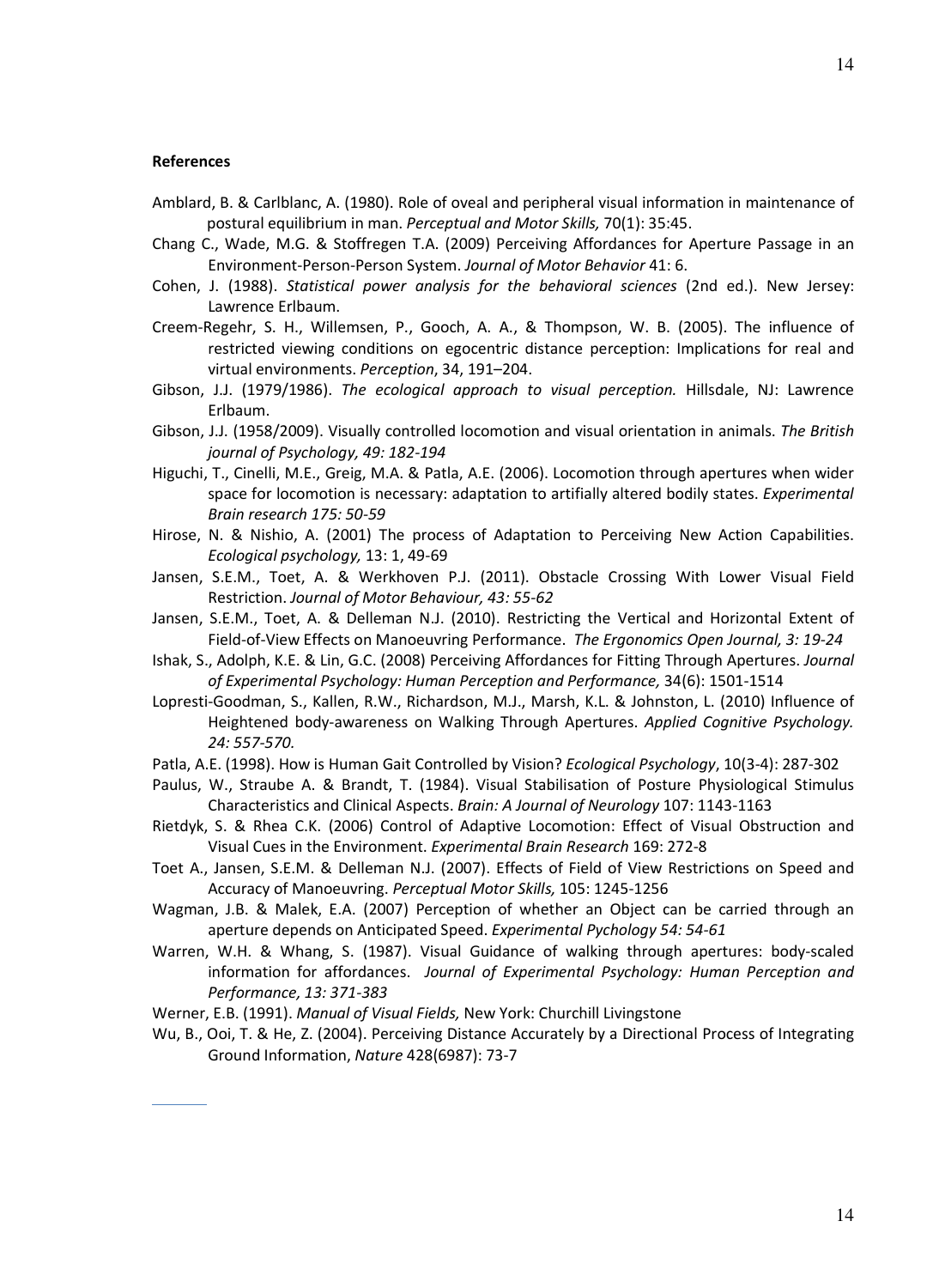This study was performed at TNO Human Performance at Soesterberg. It was supervised by S.E.M. Jansen and S. Donker from the University of Utrecht.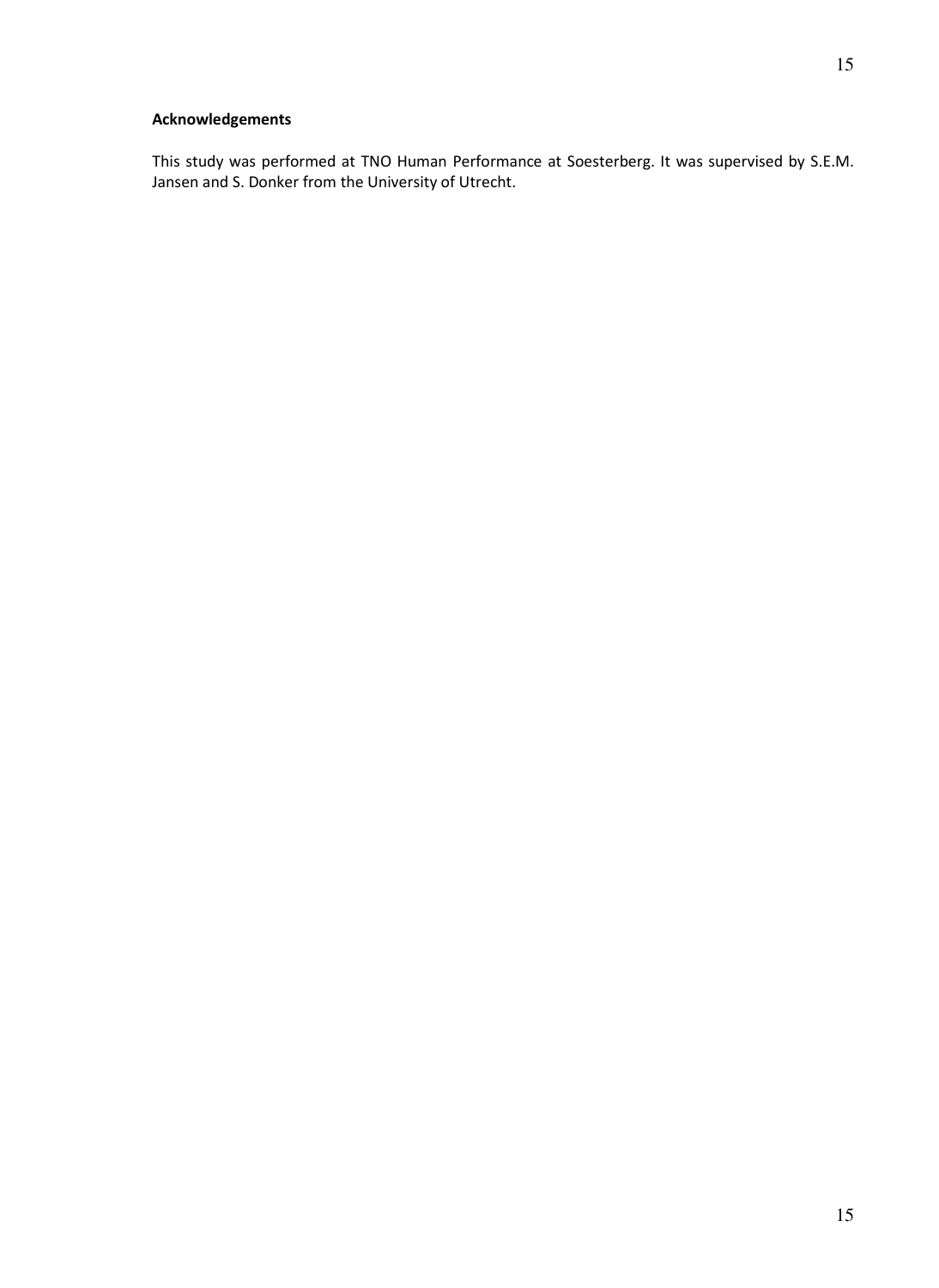#### Extras

#### What I've learned

Writing a thesis is essentially an educational experience, whether the final product is something you can publish or after months of work proves to be nothing but nonsense is secondary. The final paper is representative of the work delivered, but still I felt that it is an inaccurate picture of the work performed throughout the last five months. This is why the choice fell to writing a short essay on what I've essentially learned and done in the last period of my master. This period has shaped me, fogged some believes up, created new opportunities, learned to play with different systems outside of a university setting and has taught me what doing research is about.

Like mentioned before to me the final product of a thesis only comes across as a small part of the effort performed. It is a clean, dusted, neat description of your study which omits the slip ups you make, the thought processes, the struggle you have with limited data or options in your environment or the energy that's been put into it. This is a trap set immediately when you start out studying the literature. Everything you read is simple, brilliant and has interesting result. You are not aware of how many failed pilots there have been, how many ideas have been shot, or the amount of work it took. Thus you start out your research full of naïve hope that something similar will pass for you, and you learn you are wrong, and that there are a lot of twists and turns you never could have thought of yourself. However one of the most important things I've learned is that writing a paper is about making choices. You have to prune your options in order to get the clearest story. In my thesis I faced this choice twice. The first time when I decided to use the data of only one of the systems I had taught myself to use.

At TNO I had the opportunity to teach myself how to use different motion capture systems. This was fun, new and exciting. This especially counts for the Xsens motion capture suit, which creates a digital figure that in real-time digitally displays the person wearing it. This was great fun to do. To familiarize myself with the system I recorded myself dancing (which is one of my biggest passions outside of research) and started programming some calculations in MATLAB (another system I had to familiarize myself with during the process, for this Google has been my biggest friend) for example, I found out the when I do pirouettes there is a maximum of ten degrees angle difference between my neck and pelvis. Discoveries like this excited me a lot. Human balance and locomotion seem like such accurate systems and this suit has the possibility to provide a lot of insight into them. It generates so much data that it was quite difficult to decide what data to use. However, when the final measures were chosen it became clear that this data was all in excess. The simpler system could accurately provide the data necessary to get the answers I wanted. Which brings us to another important lesson I've learned: when same solution can be achieved in a simple and a complicated option, choose the simple one. This allows much clearer answers and room for less mistakes. Still, in my hope, I did use the motion capture suit, since I was doing the experiment anyways, and you never know if you have time left, what additional measures could contribute to your ideas. Eventually I got quite adept at connecting the suit, putting it together and measuring with it. This showed when eventually I could help a little with students from the VU of Amsterdam. It felt like I had acquired a skill. Alas, in the end, my time turned out to be limited and nothing of the motion capture suit made it into my paper.

The second pruning choice I had to make, when I had to take out half of my participants. This was a much harder choice to make, it was not for the time limit I made this choice, but after weeks of trying to get my program robust for the analysis of their data it simply seemed not to be possible. This separation between the two sets of participants was caused by the amount of led lights I had used. In the first half of my participants I used three led lights (one on each shoulder and one on the wall), and in the second half two (one on each shoulder). The analysis of the second group went perfectly, but with the first group something happened I couldn't take into account. Switching of the markers. The data seemed to turn around the markers, and sometimes the optical system during trials couldn't find a wall marker at all. For a couple of weeks I spend time trying to clear up my data, nearly adapting my script for each individual participants, until I seemed to have adapted and